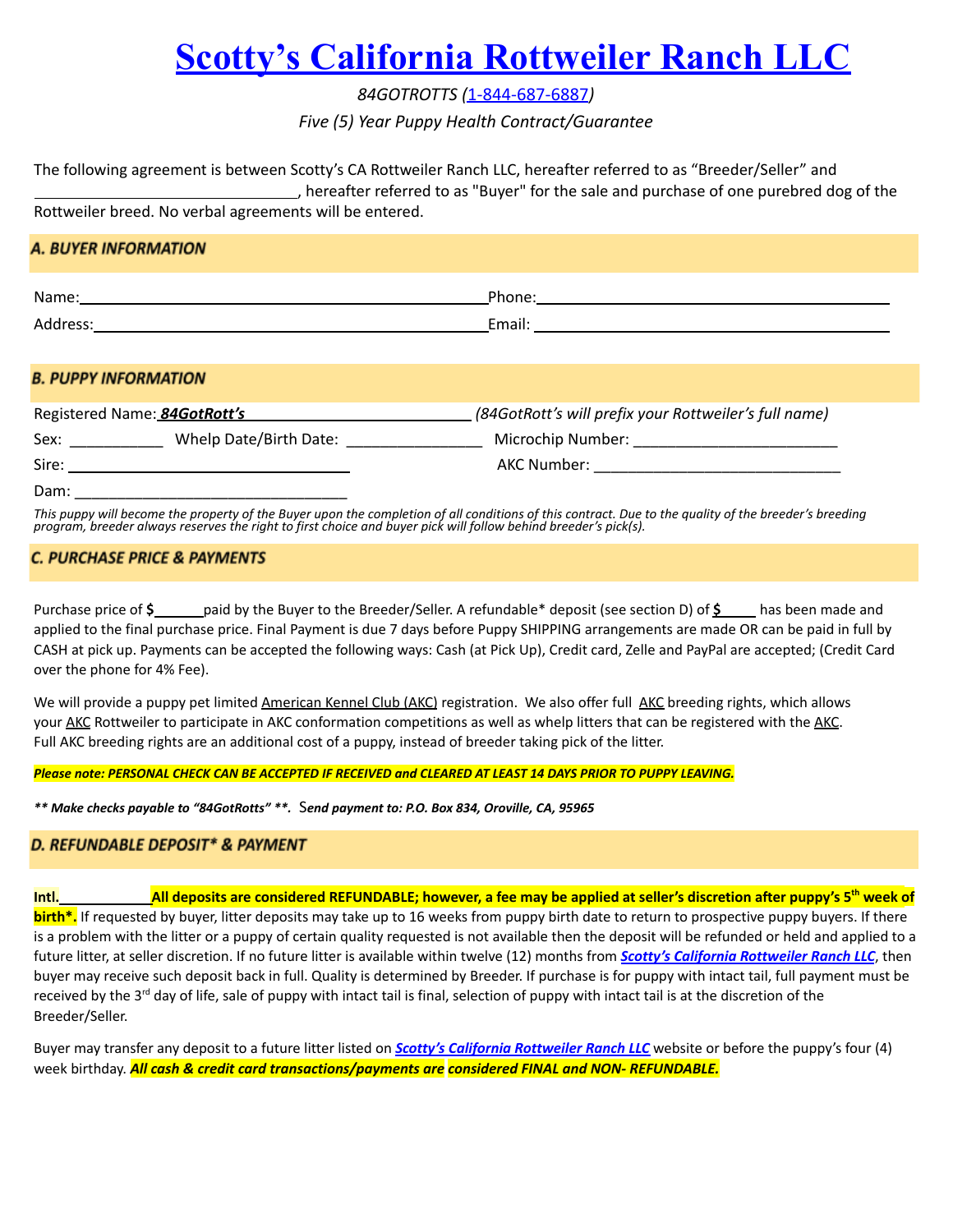#### **E. TRANSPORTATION**

**Intl.** *Any and all transportation costs will be paid by the Buyer\**. Transportation costs (to include shipping container, airport delivery charge, and any expenses involved in the shipping of the dog) must be prepaid before the dog is shipped.

Buyer agrees to assume risk of loss for any damage to the dog during transportation, and further, agrees to hold Breeder/Seller harmless for any damage to the dog that may occur during transportation. CURRENT SHIPPING CHARGES WILL APPLY.

#### **USE OF DOG** F.

**Intl.** Buyer agrees that this dog is being acquired as a working dog. Working can be classified as, but not limited to, breeding (once specific testing is completed), family companion, personal protection, business protection, service; a working dog to be used for tasks appropriate to its breed such as herding, carting, search and rescue, medical/ physical assistance, Post Traumatic Stress Disorder (PTSD), emotional and mental support for (anxiety, depression, phobias, etc.) emotional therapy; and/or for exhibition in [AKC](https://www.akc.org/) conformation, Sch Titling, obedience and/or agility competition. Buyer agrees that the dog is not purchased for resale nor will it be used or trained for activities which are illegal or for which it is not suited by reason of temperament or conformation.

Specifically, it will not be used as an attack dog that is not specifically trained for its job, or to hunt or fight other animals. Buyer agrees that he/she will not sell, transfer ownership or possession of the dog or any of his/her progeny to any person or organization whose intent it is to resell (pet store), trade, or give away the dog, or use it in any experiments, laboratory or otherwise or to use it as breeding stock for a dog mill.

*Buyer further agrees NOT to tie the dog outside on a chain or leave unattended in a dangerous situation. Buyer agrees to have proper fencing for the dog OR be present when the dog is outside. Never leave the dog unattended without proper housing. Failure to comply with this will result in immediate VOID of this contract. Should Scotty's CA Rottweiler Ranch receive proof of such acts, buyer agrees that the said dog shall be returned to Scotty's CA Rottweiler Ranch immediately with no money in return.*

### **G. VACCINATIONS & VETERINARY CHECK**

Intl. All precautions have been made to ensure that this dog is in excellent health at the time of purchase including vaccinations that are up to date for the age of the puppy and have been **dewormed on a regular basis**. The dog has been **vaccinated with a 5-way vaccine**. A **vaccination record will be made available for your vet**. The Breeder/Seller's veterinarian has made a final health check and a current health certificate (if shipping) is included in your shipping packet. *Scotty's California [Rottweiler](https://84gotrotts.com/) Ranch LLC (84GotRotts)* **is not against** Organic All-Natural methods and for this reason we will not have any problems with anyone choosing not to continue to vaccinate AFTER **your puppy vaccines are complete**. Blood titer tests can be checked to see if the dog has proper immunity to the diseases in question.

Intl. Buyer agrees to **take the dog to a Veterinarian of his/her choice within seventy-two (72) hours** of delivery of the dog. A full health check including stool sample must be done. If, within that 72-hour period, a veterinarian finds the dog to be *unsound, unhealthy, or possessing a serious genetic defect*, then a statement in writing must be provided to the Breeder/Seller by the veterinarian which documents all defects for Breeder/Seller's veterinarian to review. Upon confirmation by Breeder/Seller's veterinarian of alleged fatal defects, Buyer may return the dog, registration and all puppy items and effects to the Breeder/Seller and receive a full credit of the purchase price towards a new puppy. All puppy assessment and transportation costs involved are the responsibility of the Buyer. The puppy in question must be returned to the Seller within 72 hours of the Vet Appt. or the contract will be immediately void. Within the 72-hour period, if for any reason the buyer elects to euthanize the puppy, the buyer MUST communicate with the Breeder/Seller via text, phone or email 24 hours before the puppy is euthanized or the contract will be immediately void. If for any reason the puppy would need to be replaced under the terms of this entire contract, the buyer MUST show proof of initial vet visit dated within 72 hours of pickup. If no proof of THIS vet visit is furnished at time of any replacement, the contract will be null and void. If for any reason the puppy is euthanized by a veterinary facility, the buyer must authorize the facility and staff that euthanized the puppy to communicate directly with and deliver all requested documentation directly to the Breeder/Seller or the contract will be immediately void. **The seller is NOT responsible for the cost** of veterinarian visits or assessments incurred for any reason whatsoever. The seller is NOT responsible for replacement or loss of life due to an accident or injury that the dog incurs in its lifetime; this includes problems that may occur years after an accident or injury as well as any accident or injury that can mimic the same signs as anything congenital. VET RECORDS FOR THE ENTIRE LIFESPAN OF THE DOG **MUST BE SENT TO SELLER IN THIS CASE!**

Intl. The Breeder/Seller warrants the dog to be in excellent health but has not made and does not now make any further warranties as to the dog's condition after pickup. It is the buyer's responsibility to prevent illness and injury by providing necessary booster vaccinations, veterinary care, proper nutrition, fresh water, shelter, training and supervision. Breeder/Seller has made every effort to breed healthy dogs and has raised this dog to the best of their ability. Buyer agrees to hold Breeder/Seller harmless for any testicle trauma that may occur to the dog, after the dog is no longer in Breeder/Seller's possession. The Breeder/Seller makes no guarantee for loss of life for PARVO after the puppy has been picked up and in the care of the Buyer for 5 (five) days. There is no guarantee given for Coccidia, Giardia, or Kennel Cough which are commonly found in puppies that have recently gone under the stress of relocating, unless the puppy tests positive for this within the first 72 (seventy-two) hours. In this case, the seller agrees to pay no more than \$30 (thirty dollars) directly to the buyer's vet for the purchase of antibiotics.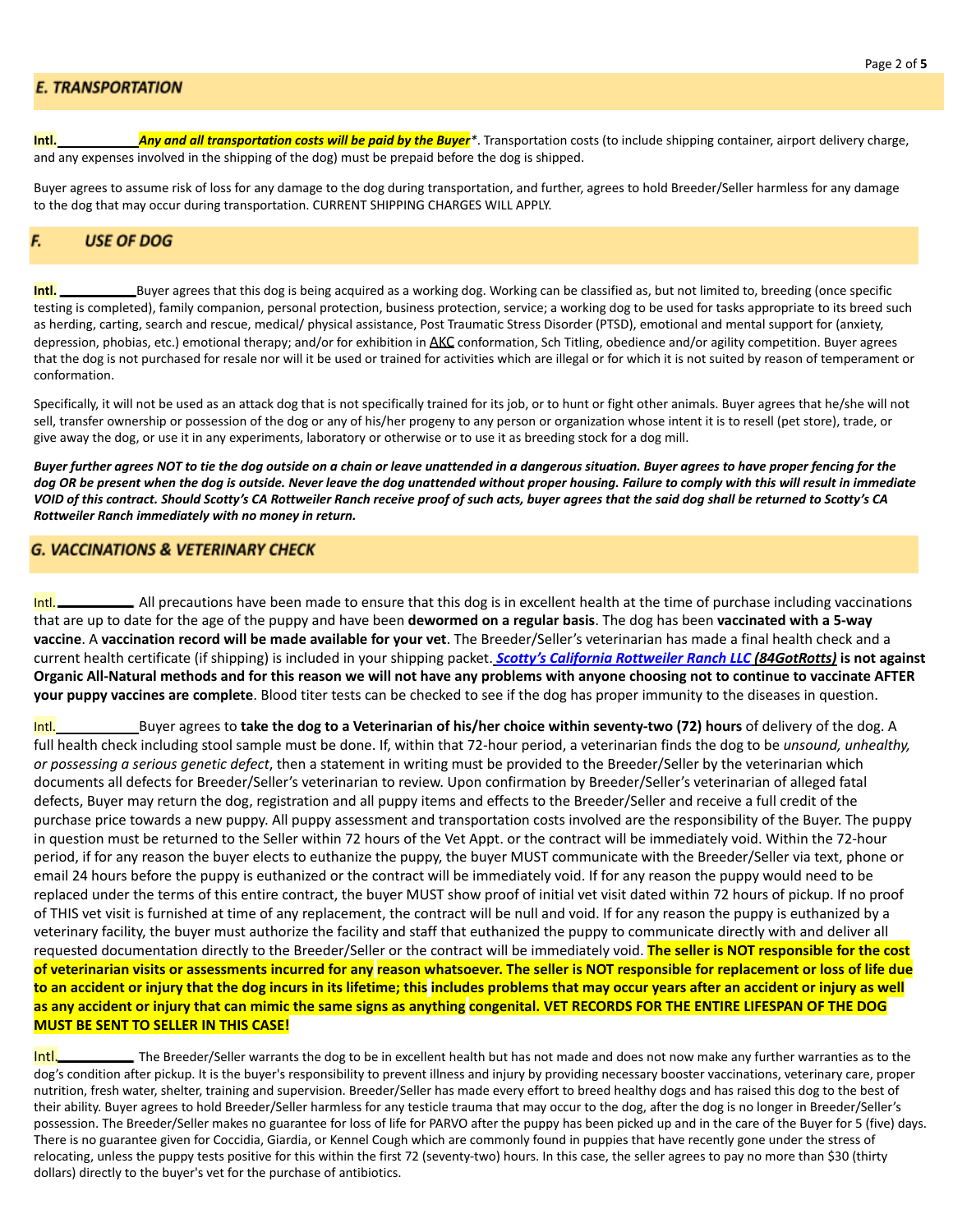### **H. REGISTRATION & MICRO-CHIP**

Intl. Breeder/Seller certifies that the dog has been registered under the Regulations of the American Kennel Club as a purebred Rottweiler and will provide the proper forms for transfer of ownership of this registration. In some cases, registration can take time to finalize. The seller has up to 8 months to provide a registration application to the buyer and guarantees the buyer will receive registration papers.

**Intl.** \_\_\_\_\_\_\_\_\_\_\_\_\_Buyer agrees that the Breeder/Seller's kennel name "**84GotRotts***'' will* prefix the beginning of the dog's registered name on the Registration certificate. If buyer does not follow this registration procedure this contract in its entirety will be considered NULL & VOID. Buyer agrees to register transfer of ownership of the dog with AKC within sixty (60) days of receiving the AKC registration papers and that this transfer will be recorded in the name of the party listed on this contract. The Buyer also agrees that this dog will not be registered with any other registration service other than the American Kennel Club or the Canadian Kennel Club. *Dog must be microchipped within sixty (60) days of receipt*. If Breeder/Seller has not already microchipped the puppy, Buyer shall furnish Breeder/Seller with brand of chip-set, location of chip-set on canine, and all serial and or reference numbers associated with identification of said dog Buyer agrees to provide microchip information to Breeder/Seller within sixty (60) days of receiving the dog. The microchip information is used for identification in the future should there be a problem with the dog. Failure to furnish the microchip information within 60 Days of the date that you received the dog will deem this contract NULL & VOID. **ALL PUPPIES AND DOGS FROM SCOTTY'S CA ROTTWEILER RANCH MUST BE REGISTERED & MICRO-CHIPPED!!! THIS IS PART OF YOUR CONTRACT & IS REQUIRED TO MAINTAIN A VALID CONTRACT!!!**

#### **FIVE (5) YEAR HEALTH GUARANTEE**

**Intl.** HIPS - Hips are guaranteed on this puppy not to be Moderately or Severely dysplastic per the Orthopedic Foundation for Animals (OFA) for NON-BREEDING or NON-SHOWING puppies and not to be less than a rating of FAIR for Full Registration (show & breeding Stock) up to the age of 24 months if supplemented by [NuVet](http://www.nuvet.com/19547) or twelve (12) months if not supplemented by NuVet. To make a claim on hips, this puppy must be x-rayed at the age of twelve (12) months (Within 30 days of 12-month birthday) and then again at 24 (twenty-four) months, this includes up to 30 days from the pups actual 24-month birthday to allow time for x-rays. If there is any sign of dysplasia at 12 months the X-rays must be re-shot by a different vet within six (6) to eight (8) months later and re-evaluated and submitted to OFA. If after the second set of X-rays show a dog that is dysplastic per the agreement above, then the puppy may be replaced before the age of 24 months. If at 24 months there is a sign of dysplasia, buyer will have an additional 3 months to have the hips re-shot by a different vet and resubmit to OFA. If for any reason the dog's preliminary good or excellent at 12 months, and then fails OFA with a less than Mild at 24 months then it is considered an environmental issue and the hips will not be covered by the breeder. Having the hips preliminary tested at 12 months can also help the buyer and breeder detect any issues early in the puppy that may be deemed genetic versus situational. Seller reserves the right to request additional x-rays if they feel the x-rays were not set up correctly at buyer's expense.

**Intl. Intermal articler is provided hy numerous factors that are not all genetic**, it is the buyer's responsibility to keep the puppy on a balanced diet consisting of a NATURAL or HIGH GRADE (3-5 stars per [www.dogfoodadvisor.com](http://www.dogfoodadvisor.com/) ) Food. **No corn** or **by-product** should appear in the first 2 ingredients on the food. **Puppy should NOT be jumping off couches, stairs, or out of cars or SUVs**. The dog should be **maintained at a healthy weight** and not over exercised or under exercised. Please follow the feeding instructions listed on the dog food bag recommended by the breeder. If there are any questions, it is the buyer's responsibility to ask the breeder. Buyer understands that by not following the proper procedures listed above for Hip Dysplasia the contract will be considered null and void and will release the breeder from all responsibilities of a replacement puppy**.**

**Intl. HEALTH** - This puppy is guaranteed for five (5) years under this contract if the puppy is supplemented by [NuVet](http://www.nuvet.com/19547) daily, from puppy receipt until the puppy is an adult at five (5) years old. The puppy will be replaced (under section L of this contract) if the puppy were to die, in this time frame, of anything deemed congenital\*. (see NuVet section in this contract) This includes, but is not limited to heart murmurs, blood disorders, organ failure, joint displasia, etc. This contract does NOT include cancer. If at any time the puppy dies from something a vet deemed congenital, the buyer agrees to have an autopsy done to determine actual cause of death at buyers own expense. Seller agrees to replace the puppy per the replacement terms defined in this contract, if the puppy were to have to be put down (by a vet) due to a congenital defect that makes it impossible for the puppy to live a happy, healthy, normal life.

**Intl. \*Guarantee Exclusions:** The seller does not guarantee nor make any guarantees for Entropion, Ectropion, Cherry Eye, Umbilical Cord Hernias, heart murmurs less than a level 3 (certified by a licensed vet that specializes in cardiology) or anything else that can be either fixed or does not impact the longevity of the dog's life. **Heart Murmurs of grade 3 or higher ARE covered under our puppy replacement for show/ breeding** stock. Viral, bacterial colds or infections such as Coccidia or Giardia (bloody stools) are a form of worms/bacteria which are easily treated and are not covered in the health guarantee as they are natural things puppies can pick up. Umbilical Hernias also referred to as "outie" belly buttons, are not covered in the heath guarantee. Puppies are naturally at risk for Coccidia or Giardia or worms which are often brought on by the stress of a new home, new food, new people, or just a change in environment. **Cancer**: Unfortunately, cancer is a big problem in all dogs. We have yet to find an exact science as to what causes the specific cancers in this breed. For this reason, we cannot confirm that any cancer is specifically hereditary or congenital.

**Intl.** *The seller MUST be notified in writing through email or regular mail before such a dog is put to sleep or all guarantees are null and* void.!!! Seller has the right to request a second opinion at buyer's expense. Seller requires a veterinarian's report with the current condition of the dog at that time. This report must include the dog's weight, and overall appearance, and must also include that there are no findings of abuse or neglect. **The seller is NOT responsible for vet bills that were to be incurred for any reason whatsoever. The seller is NOT responsible for replacement or loss of life due to an accident or injury that the dog incurs in its lifetime; this includes problems that may occur years after an accident or injury as well as any accident or injury that can mimic the same signs as anything congenital. VET RECORDS FOR THE ENTIRE LIFESPAN OF THE DOG MUST BE SENT TO SELLER IN THIS CASE!**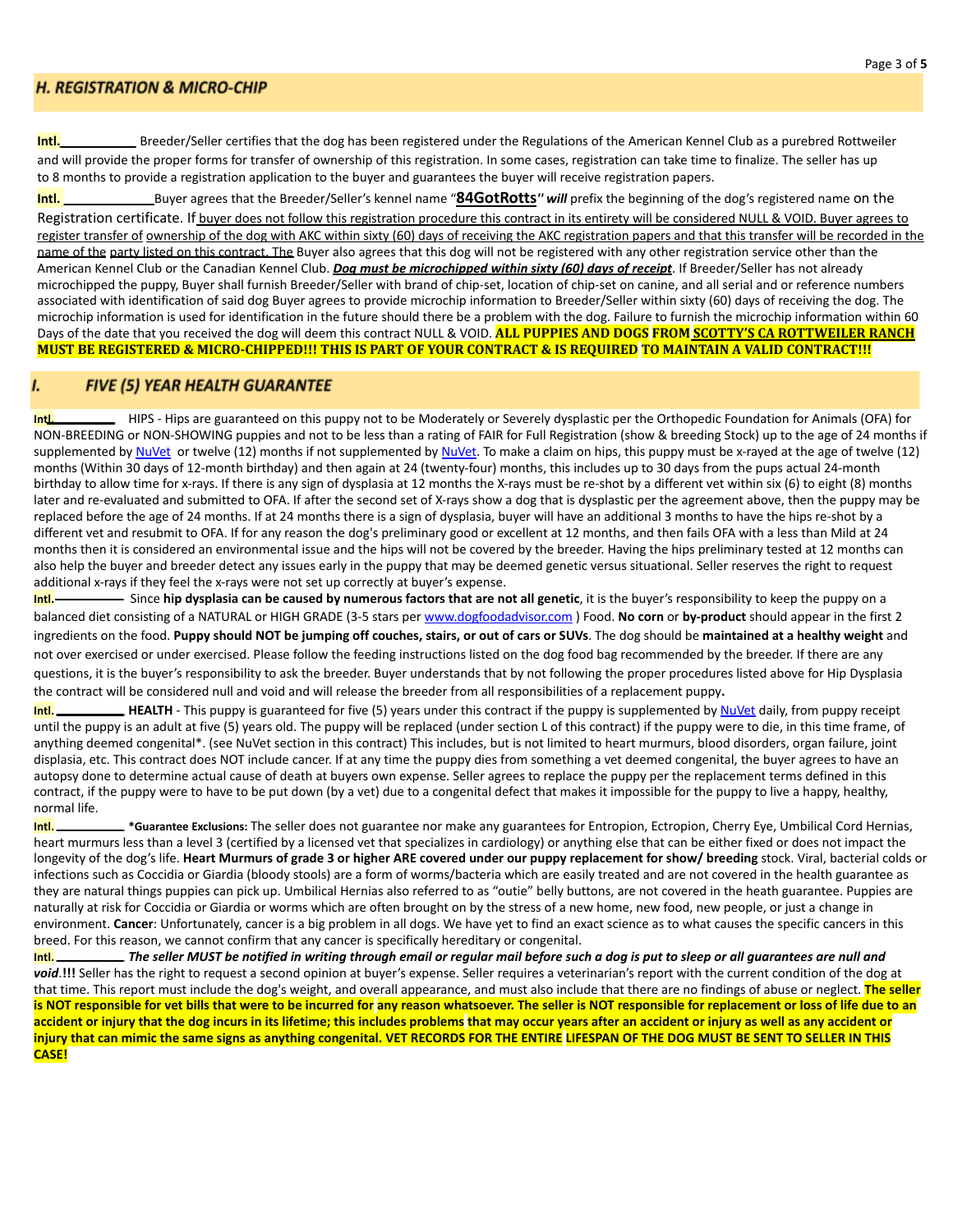#### **NUVET IMMUNE SYSTEM BUILDER WAFERS** J.

**Intl. [NuVet Pet Immune System Builder](http://www.nuvet.com/19547)** is a chewable wafer that your puppy enjoys daily as a treat that is **vital to the development of his immune system, bones and muscles**, especially during his/her first years, but nutritionally beneficial for life. In addition to building his/her immunity it also helps him/her develop a healthy coat, fight off allergies, and prevent many of the health issues that are not covered by vaccines, thereby extending your dog's longevity. THIS IS A HUGE HELP IN PREVENTING THE VERY THINGS THAT CAN COST YOU THOUSANDS IN VET BILLS!!!!

[NuVet](http://www.nuvet.com/19547) **is required for our five (5) year health guarantee**. If you choose **NOT** to keep your puppy on [NuVet](http://www.nuvet.com/19547), you will be **eligible** to receive our health guarantee for a period of one (1) year from receipt of puppy based on contract date. Your pet's guarantee will be extended up to 5 years for as long as you continue to provide your pet with [NuVet](http://www.nuvet.com/19547). The OFA is the sole judge in determining hip dysplasia. A certified veterinarian must confirm any hereditary defects. **Be sure to order [NuVet](http://www.nuvet.com/19547) before picking up your puppy!**

[NuVet](http://www.nuvet.com/19547) is not available in stores and is only available to the public with the recommendation of an authorized pet professional. Ordering information is on our website https://84gotrotts.com/pet-health and at the bottom of this section. To access [NuVet](http://www.nuvet.com/19547) directly and receive credit for your health guarantee you MUST order with our [NuVet](http://www.nuvet.com/19547) breeder # **19547** [\\*NuVet](http://www.nuvet.com/19547) Labs, Inc. The easiest way to maintain the product is to sign up for auto-shipping, which will ensure you will not run low on or forget your pup's immune system builder. ALL OUR DOGS LOVE THESE WAFERS!!! It's a WIN for pups, buyer and breeder. **CALL NOW TO ORDER! 1-800-474-7044\*Order Code: 19547 or Order Online at** [www.NuVet.com/19547](http://www.nuvet.com/19547) (use code 19547)

# **K. RIGHT OF RECOVERY**

**Intl.** Interact the U.S. If, for whatever reason, the Buyer cannot or does not wish to maintain ownership of the dog (at any time during its lifetime), Buyer must notify Breeder/Seller immediately. The dog is not to be sold or placed anywhere without written consent of Breeder/Seller. Breeder/Seller will assist in any placements of the dog if needed. Breeder/Seller will always accept the return of the dog back at no cost to the Breeder/Seller. Breeder maintains the FIRST RIGHT OF REFUSAL to the dog if being sold for any reason. If the dog is champion titled, an agreed upon amount can be discussed. Seller maintains the right to repossess if there is proof of any animal neglect and at NO CHARGE to the SELLER. Buyer will sign over AKC papers immediately. If the buyer does not give notice to *Scotty's California [Rottweiler](https://84gotrotts.com/) Ranch LLC* **(84GotRotts)** that the dog has been sold without permission, the buyer has the right to recoup all court costs and a penalty equaling the full amount of the original purchase price of the dog.

#### L. **RIGHT OF REPLACEMENT**

**Intl. IF FOR ANY REASON THERE IS TO BE A PUPPY REPLACEMENT COVERED UNDER THE TERMS OF THIS CONTRACT** buyer must show proof if the pet is spayed or neutered, unless there was a loss of life and if the pet is 2 years or older, by a written letter from a licensed veterinary with a phone number and the current microchip # written on the document that was implanted in the dog when he/she was a pup. This will be required before any replacement is given and then the buyer may obtain a replacement dog, when available, from Breeder/Seller at 80% off the current selling price. The replacement must be of same sex and same value unless both seller and buyer agree to change. Buyer is responsible for current transportation costs from Breeder/Seller on the replacement dog. Breeder does **NOT** require the puppy be returned for a replacement. At no time for any reason will any money ever be refunded after the original 72 (seventy-two) hours of possession of the puppy. A puppy replacement may be given for up to two (2) years after the claim is made.

#### M. REQUIREMENT FOR PET QUALITY PUPPIES: SPAYING/NEUTERING, TRAINING & TEMPERAMENT

**Intl.** Buyer agrees that any dog that is purchased as a family companion, and dogs that are not show and breeding quality, shall be spayed or neutered no later than **twenty-four (24)** months of age*. Special considerations may be given by breeder for starter show homes, or a breeding home* waiting for hip & health clearances. Buyer agrees to never breed a dog (male or female) that is on a limited registration. Puppy will be entered into an age and breed appropriate obedience class. **Buyer understands that they are buying a puppy out of a WORKING breed and this puppy will need to be socialized properly early on to ensure it has the skills to be what you expect it to be**. It is strongly suggested that the buyer seeks advice from the Breeder/Seller immediately if there is any question to the temperament of the puppy. The buyer(s) shall provide proper nutrition, vet care, shelter and exercise. The pup shall be socialized properly after all immunizations given, to include other people outside the family, other dogs, and strange places. Obedience classes are recommended before the pup is 1yr old.

**120 Day Temperament Guarantee**-- If in the first 120 (One Hundred Twenty) days of receiving your puppy, a professional obedience trainer deems this puppy NOT SOUND temperamentally, the seller may return the puppy to the breeder at no cost to the breeder/seller. Breeder/Seller will offer a replacement puppy when one is available of equal quality. All AKC paperwork must be transferred back to the breeder. All transportation costs are at the buyer's expense. This replacement is separate from the Hip & Health Replacement above.